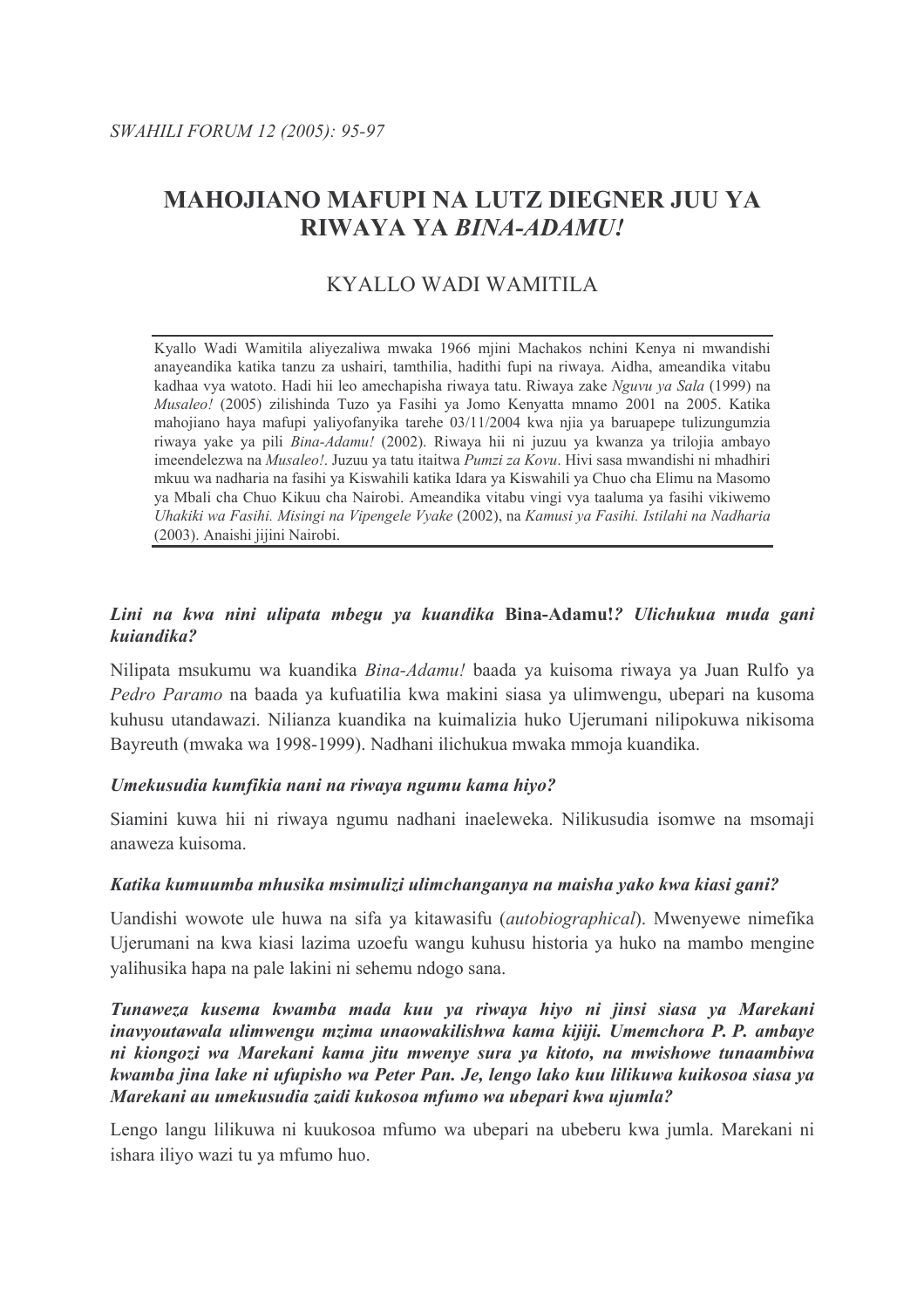### KYALLO WADI WAMITILA

Inavyoelekea mhusika mkuu msimulizi anasafiri kwenye axis mbili. Kwanza anazuru sehemu mbalimbali za kijiji ambazo zinawakilisha nchi tofauti za dunia. Pili, anasafiri katika wakati. Kuhusu Ulaya na Japani tunarejeleshwa kwenye viongozi wa zamani Hitler, Churchill, De Gaulle, Franco, Stalin na Mfalme Hirohito. Ingawa majina hayo yanaweza kusomwa tu kama viwakilishi vya nchi zao, kwa nini hujatofautisha baina ya viongozi waliochaguliwa kidemokrasia na madikteta na waangamizaji?

Katika kuushambulia mfumo wa ubepari, utandawazi (hasa unaodhalilisha) na ubeberu sidhani kama tofauti kati ya wahusika wa kihistoria ni muhimu; muhimu ni ishara zinazofumbatwa na majina yao, siasa za nchi zao, na kadhalika. Unaweza kuwa Hitler bila ya kuwa Hitler, nadhani unanielewa. Ni muhimu kutaja kuwa saikolojia ambayo nimeisoma kwa kiasi fulani ina mchango mkubwa katika riwaya hii.

### Tunaweza kusema kwamba ujumbe wa mwishoni mwa riwaya hiyo ni kumtambua P.P. kama jitu mpumbavu mwenye sura ya kitoto na kuacha kumhusudu. Unaonaje mtizamo  $huu$ ?

Peter Pan ni kijana asiyekua. Marekani na nadhani mfumo wa kuandamizaji inaouwakilisha unafumbata jasira (*adventure*) ya aina fulani ambayo inahusishwa na majaribio ya watoto. Kisaikolojia unaweza kusema Marekani inasumbuliwa na Peter Pan complex (tanzo ya Peter Pan) – ndio maana nikatumia picha hii ambayo nadhani pia inaeleweka na wengi kutokana na nafasi va hadithi hivo.

### Kuna sehemu kadhaa katika riwaya yako zinazodokeza hali ya nchini Kenya kama vile tabia ya viongozi na polisi, hali ya barabara na ujenzi, na kadhalika. Unaonaje mwenyewe nafasi ya madokezo hayo ya Kenya katika riwaya yako?

Riwaya ya mwandishi yeyote yule haina budi kuakisi (reflect) mazingira yake, siasa ya nchi yake na mambo yanayomhusu. Yapo mengi ambayo yanamkumbusha msomaji au kumgutusha (sijui!!) kuhusu nchi ya Kenya.

### Swali lifuatalo ni refu lenye matawi matatu linalohusu mwingilianomatini:

1. Kwa mtizamo fulani, tunaweza kusema kwamba Bina-Adamu! ni kama maendelezo ya riwaya ya Nagona (1987/1990) ya Euphrase Kezilahabi. Bila ya kutaja vipengele vya mwingilianomatini kwa urefu, tunaweza kutoa mfano wa motifu ya safari inayounda fremu ya hadithi yenyewe. Unaonaje 'udugu' wa riwaya yako na ile ya Kezilahabi?

2. Katika sura ya ishirini tunasoma kuhusu kisa cha watu walioazima maguo ya jirani zao Washington, Churchill, Kaiser na Hirohito ambayo yanawapwaya, Msomaji anakumbuka mchezo wa kuigiza Kaputula la Marx (1978/1999) wa Kezilahabi. Jambo hili linaweza kusomwa kama dokezo la tashtiti la kwamba kuiga kwa ubepari kulikuwa na athari mbaya zaidi kuliko kuiga kwa usoshalisti kama kulivyooneshwa katika tamthiliya ya Kezilahabi. Unaonaie mtizamo huu?

3. Aidha kuna vipengele kadhaa vya mwingilianomatini wa riwaya hii na Babu Alipofufuka (2001) ya Said Ahmed Mohamed. Unaonaje 'udugu' wa riwaya yako na ile ya **Said Ahmed Mohamed?**